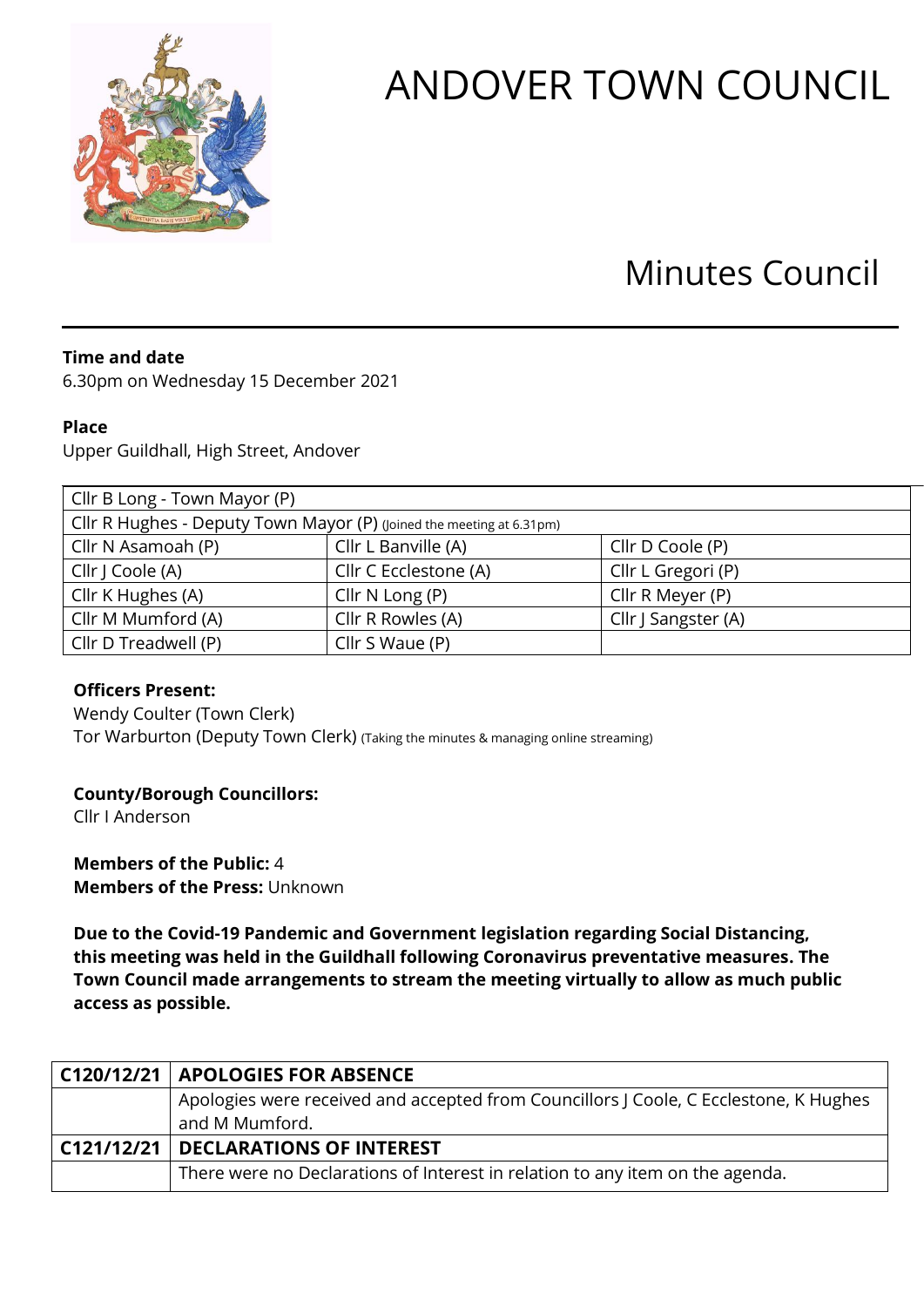| C122/12/21 | <b>MINUTES</b>                                                                                                                                                             |  |  |
|------------|----------------------------------------------------------------------------------------------------------------------------------------------------------------------------|--|--|
|            | The Council Meeting Minutes of 20 October 2021 were withdrawn for further                                                                                                  |  |  |
|            | clarification.<br>It was proposed by Councillor D Coole and seconded by Councillor R Meyer that the                                                                        |  |  |
|            | Minutes of the Town Council meeting held on 24 November 2021 be signed by the                                                                                              |  |  |
|            | Chairman as a correct record.                                                                                                                                              |  |  |
|            | A vote was taken:                                                                                                                                                          |  |  |
|            | FOR - 8, AGAINST - 0, ABSTENTIONS - 1                                                                                                                                      |  |  |
|            | RESOLVED: That the Minutes of the Town Council meeting held on 24 November                                                                                                 |  |  |
|            | 2021 be signed by the Chairman as a correct record.                                                                                                                        |  |  |
| C123/12/21 | <b>TOWN MAYOR'S ANNOUNCEMENTS</b>                                                                                                                                          |  |  |
|            | The Town Mayor advised Members that the Town Council Office would be closed for the                                                                                        |  |  |
|            | Christmas Period from 22 December 2021 until 4 January 2022.                                                                                                               |  |  |
|            | The Town Mayor wished everyone a Merry Christmas and to stay safe.                                                                                                         |  |  |
| C124/12/21 | <b>PUBLIC PARTICIPATION</b>                                                                                                                                                |  |  |
|            | The notes below are a precis of statements/questions. They are not recorded word for                                                                                       |  |  |
|            | word.                                                                                                                                                                      |  |  |
|            |                                                                                                                                                                            |  |  |
|            | <b>Member of Public 1:</b>                                                                                                                                                 |  |  |
|            | Lady Mayor, I and many other residents get fed up and annoyed with the amount of                                                                                           |  |  |
|            | inactions from the Town Council. They get looked by the working group and sent back<br>to the Committee on some kind of technicality. The idea of working groups is to cut |  |  |
|            | costs and get decisions made. We have a lack of Christmas lights where the town needs                                                                                      |  |  |
|            | them most. Speed Indicators are still not in place. If decisions are not made, we shall be                                                                                 |  |  |
|            | celebrating the 250 <sup>th</sup> anniversary of the town's Charter in 30 years' time.                                                                                     |  |  |
|            | It is time for Andover Town Council, Test Valley Borough Council, Andover BID and                                                                                          |  |  |
|            | Hampshire County Council to get together and start arranging these events. It happens                                                                                      |  |  |
|            | in other Hampshire towns, why not in Andover? We the people want answers.                                                                                                  |  |  |
|            | The last thing this town, the people and businesses need is more delays and talk. We                                                                                       |  |  |
|            | need actions to breathe new life into this town. I would like to take this opportunity to                                                                                  |  |  |
|            | wish you all good tidings to you and your families.                                                                                                                        |  |  |
|            | <b>Town Mayor's Response:</b>                                                                                                                                              |  |  |
|            | Thank you very much for your comments. The lights that the Andover Town Council are                                                                                        |  |  |
|            | responsible for are the lights that are up. Andover Town Council is not responsible for                                                                                    |  |  |
|            | the lights in the Chantry Centre.                                                                                                                                          |  |  |
|            | <b>Councillor S Waue:</b>                                                                                                                                                  |  |  |
|            | On behalf of a resident, I won't give the name out.                                                                                                                        |  |  |
|            | I'm genuinely interested in the finance for future Christmas Lights switch on. The                                                                                         |  |  |
|            | Minutes I have just read suggest stripped back, subtle. I'm genuinely just curious about                                                                                   |  |  |
|            | the contingency plan to get back to supporting a full switch on with the fireworks again.                                                                                  |  |  |
|            | <b>Town Mayor's Response:</b>                                                                                                                                              |  |  |
|            | It's difficult to say as it's done in conjunction with Test Valley, who normally organise the                                                                              |  |  |
|            | lorry and the singing and everything else on the high street. I think they had felt it had                                                                                 |  |  |
|            | grown a little too big in light of the Covid pandemic at the moment.                                                                                                       |  |  |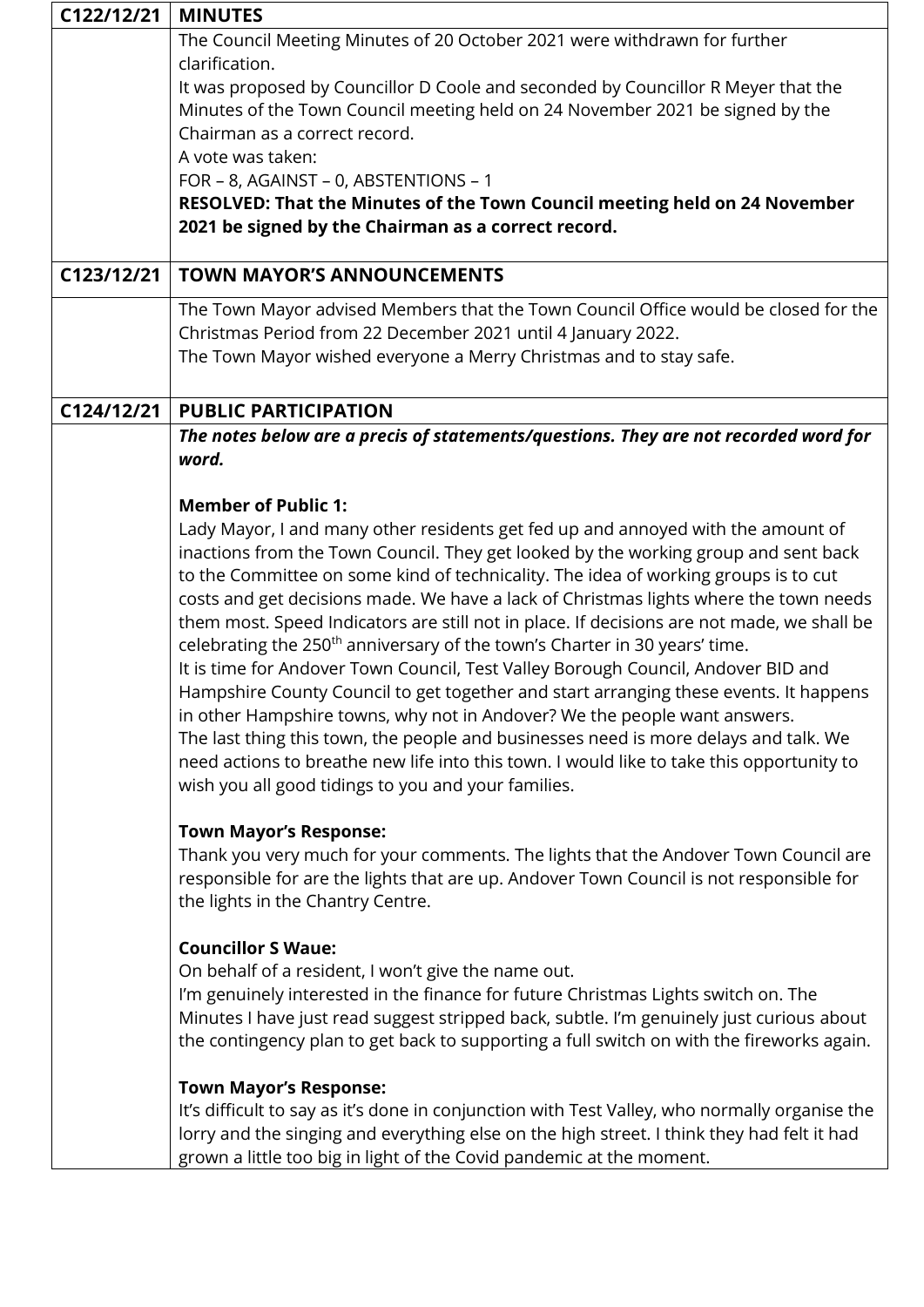| C125/12/21 | <b>UPDATE REPORT FROM THE POLICE</b>                                                                                                       |  |  |
|------------|--------------------------------------------------------------------------------------------------------------------------------------------|--|--|
|            | The notes below are a precis of statements/questions. They are not recorded word for                                                       |  |  |
|            | word.                                                                                                                                      |  |  |
|            |                                                                                                                                            |  |  |
|            | Officers present were Test Valley Chief Inspector, Kory Thorne and Jason Kenney, Chief<br>Executive for the Police and Crime Commissioner. |  |  |
|            | Members received an update on the crime state and crime figures of Andover Town                                                            |  |  |
|            | from September, October and November 2021. The crime reporting figures has stayed                                                          |  |  |
|            | statical over the last 3 months. In September 367 offences were reported in Andover, In                                                    |  |  |
|            | October is was 412 and 398 in November.                                                                                                    |  |  |
|            | Incidents that had been reported during this period were quite varied and involved                                                         |  |  |
|            | knives and gangs. A series of robberies which were primarily in the Vigo Road area.                                                        |  |  |
|            | Individuals, mainly adults, being stopped or reported to have forms of weapons on                                                          |  |  |
|            | them. An incident of cuckooing by 2 sixteen-year-old youths had been reported.                                                             |  |  |
|            | Neighbouring disputes, loitering cases, car complaints, noise complaints and fire                                                          |  |  |
|            | incidents were also amongst cases that had been reported.                                                                                  |  |  |
|            | Andover was at a very different stage this year compared to this time last year. Crime                                                     |  |  |
|            | had seemed to fall rapidly due to the pandemic. It is now back to normal levels of crime.                                                  |  |  |
|            |                                                                                                                                            |  |  |
|            | Due to time restraints, the Town Mayor thanked the Chief Inspector and Chief Executive                                                     |  |  |
|            | for their attendance and invited them back to the Council Meeting in January 2022.                                                         |  |  |
|            | Members that had any questions for them, to submit them prior to that meeting, in                                                          |  |  |
|            | order to receive the responses.                                                                                                            |  |  |
|            |                                                                                                                                            |  |  |
| C126/12/21 | REPORTS FROM BOROUGH AND COUNTY COUNCILLORS FROM THE                                                                                       |  |  |
|            | <b>ANDOVER WARDS</b>                                                                                                                       |  |  |
|            | It was noted that the first line of Councillor N Matthews' report on 20 October 2021,                                                      |  |  |
|            | should have read as:                                                                                                                       |  |  |
|            | "The Copper Box Close green space/amenity land has been resurfaced."                                                                       |  |  |
|            |                                                                                                                                            |  |  |
|            | <b>Councillor I Anderson:</b>                                                                                                              |  |  |
|            | Thank you for inviting the Police to come here. I have worked very closely with Chief                                                      |  |  |
|            | Inspector Thorne about some issues that have been going on in Town. I must thank him                                                       |  |  |
|            | for all the support he has given me.                                                                                                       |  |  |
|            | Vigo school and Winton school, the railings are not coming until February time.                                                            |  |  |
|            | Meanwhile, temporary railings have been put in place.                                                                                      |  |  |
|            | Anton Laundry in Marlborough Street, substantial amount of rubbish has been removed                                                        |  |  |
|            | from there. The graffiti on site has been painted over. A request has been made to                                                         |  |  |
|            | barricade the building off as people have still been getting into the buildings.                                                           |  |  |
|            | The lights issue at the top of town by the curry place, had been reported by me. They                                                      |  |  |
|            | are big lights that blinded you as you came around the corner. They have now been                                                          |  |  |
|            | taken down.                                                                                                                                |  |  |
|            | There is no parking at the back of Marks and Spencer's at all times. Failing to comply will                                                |  |  |
|            | result in a £100 fine, or £60 if paid within 14 days of issue.                                                                             |  |  |
|            | <b>Councillor T Tasker:</b>                                                                                                                |  |  |
|            | An update on the footpath from Augusta Park to Smannell. All funding and land                                                              |  |  |
|            | ownership is all agreed and in place. Hampshire County Council are waiting on the                                                          |  |  |
|            | contractors and due to lack of materials, the footpath works will now be scheduled for                                                     |  |  |
|            | early spring. I will give a further update closer to when the works start.                                                                 |  |  |

٦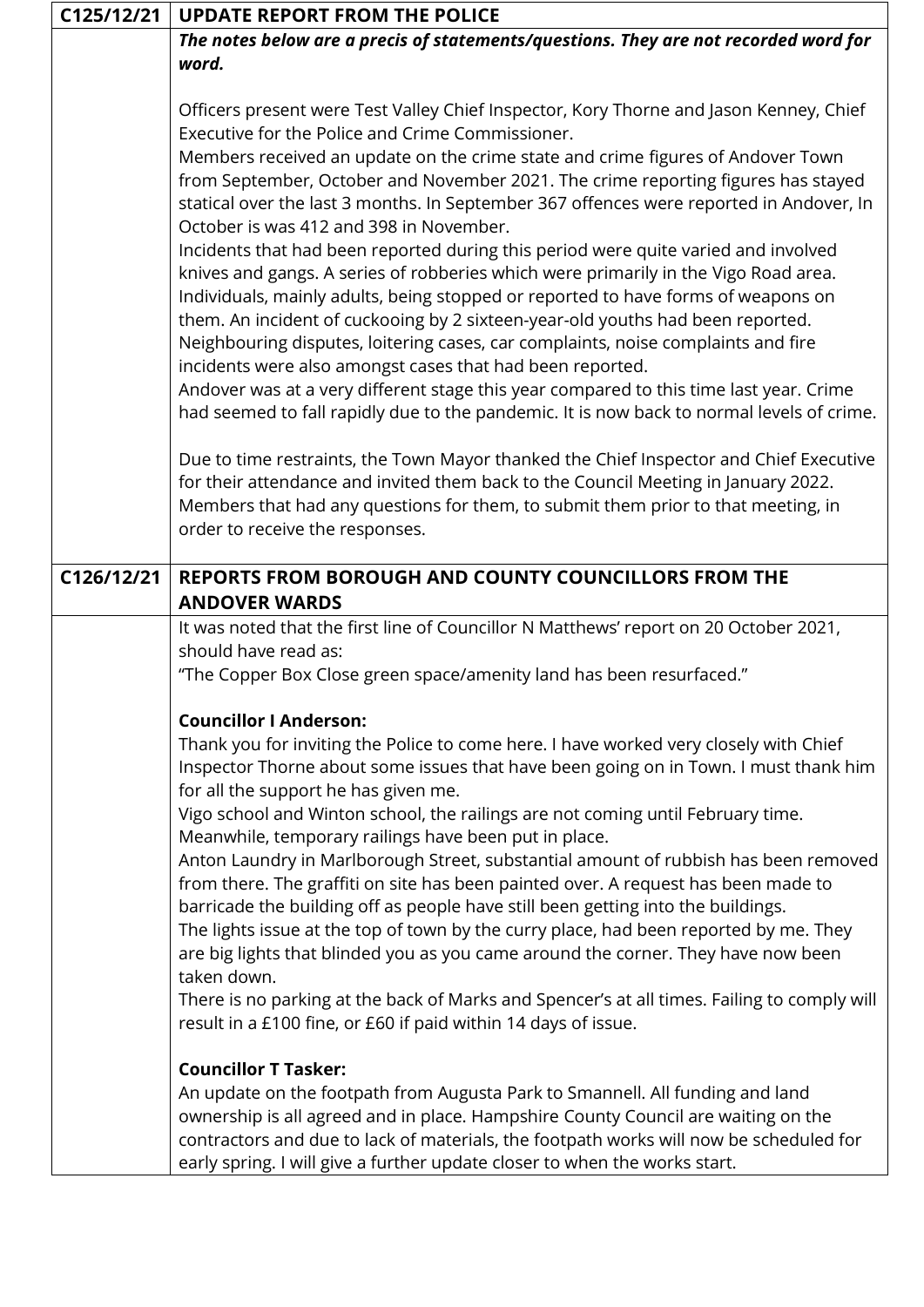|            | Myself, Kirsty North and Nick Matthews all attended a workshop with residents that was<br>set up by Test Valley Borough Council officers. The workshop was to engage with<br>residents who live on Augusta Park and to listen and collect feedback from residents on<br>their experience of living on the new development. The workshop weas very well<br>received.                                                                                                              |
|------------|----------------------------------------------------------------------------------------------------------------------------------------------------------------------------------------------------------------------------------------------------------------------------------------------------------------------------------------------------------------------------------------------------------------------------------------------------------------------------------|
|            | Last week residents who pay Firstport (management company) were given the<br>opportunity to have an online meeting with the management team responsible for the<br>Chariots on Augusta Park. I attended one of the meetings. Firstport gave an introduction<br>of who they are and their responsibilities and then listened and answered questions<br>from residents. There were a few issues raised which Firstport will look into, again<br>residents appreciated the meeting. |
|            | <b>Councillor D Drew:</b>                                                                                                                                                                                                                                                                                                                                                                                                                                                        |
|            | There are 16 Community pantries across Hampshire, that provide groceries at a lower<br>rate than shops and supermarkets.                                                                                                                                                                                                                                                                                                                                                         |
|            | Grants of up to £5,000 are being offered to help communities reduce waste.<br>Recycling road repair waste has won the environment award for Hampshire.                                                                                                                                                                                                                                                                                                                           |
|            | County Council announced further funding for community climate change action.                                                                                                                                                                                                                                                                                                                                                                                                    |
|            | County scheme helping young people to get to work has been given green boost.                                                                                                                                                                                                                                                                                                                                                                                                    |
|            | County Council agreed plans to provide more early years and special educational needs<br>places.                                                                                                                                                                                                                                                                                                                                                                                 |
|            | Hampshire County Council will be looking again at options for a 20mph speed limit on<br>residential streets.                                                                                                                                                                                                                                                                                                                                                                     |
|            | Hampshire County Council has lent its voice to the NHS call for everyone to "Boost your                                                                                                                                                                                                                                                                                                                                                                                          |
|            | immunity this winter" by getting the Covid-19 booster and "flu" vaccine.                                                                                                                                                                                                                                                                                                                                                                                                         |
| C127/12/21 | QUESTIONS FROM ANDOVER TOWN COUNCILLORS TO BOROUGH AND<br><b>COUNTY COUNCILLORS</b>                                                                                                                                                                                                                                                                                                                                                                                              |
|            | The notes below are a precis of statements/questions. They are not recorded word for                                                                                                                                                                                                                                                                                                                                                                                             |
|            | word.                                                                                                                                                                                                                                                                                                                                                                                                                                                                            |
|            | <b>Councillor N Long to Councillor I Anderson:</b>                                                                                                                                                                                                                                                                                                                                                                                                                               |
|            | 1. Can you tell me the length of the railings that are going to be installed in Vigo                                                                                                                                                                                                                                                                                                                                                                                             |
|            | Road?<br>2. Since Test Valley Borough Council (TVBC) had bought the Chantry Centre, they                                                                                                                                                                                                                                                                                                                                                                                         |
|            | appear to have turned into Scrooge. There were no Christmas Lights in there<br>whatsoever. Can we ask TVBC to put some Christmas Lights in there next year<br>please?                                                                                                                                                                                                                                                                                                            |
|            | <b>Councillor I Anderson:</b>                                                                                                                                                                                                                                                                                                                                                                                                                                                    |
|            | I will get back to you with those answers.                                                                                                                                                                                                                                                                                                                                                                                                                                       |
|            | <b>Councillor L Gregori to Councillor I Anderson:</b>                                                                                                                                                                                                                                                                                                                                                                                                                            |
|            | Thank you very much for being here.                                                                                                                                                                                                                                                                                                                                                                                                                                              |
|            | What is the long-term plan for the Chantry Centre?                                                                                                                                                                                                                                                                                                                                                                                                                               |
|            | <b>Councillor I Anderson:</b>                                                                                                                                                                                                                                                                                                                                                                                                                                                    |
|            | I will investigate.                                                                                                                                                                                                                                                                                                                                                                                                                                                              |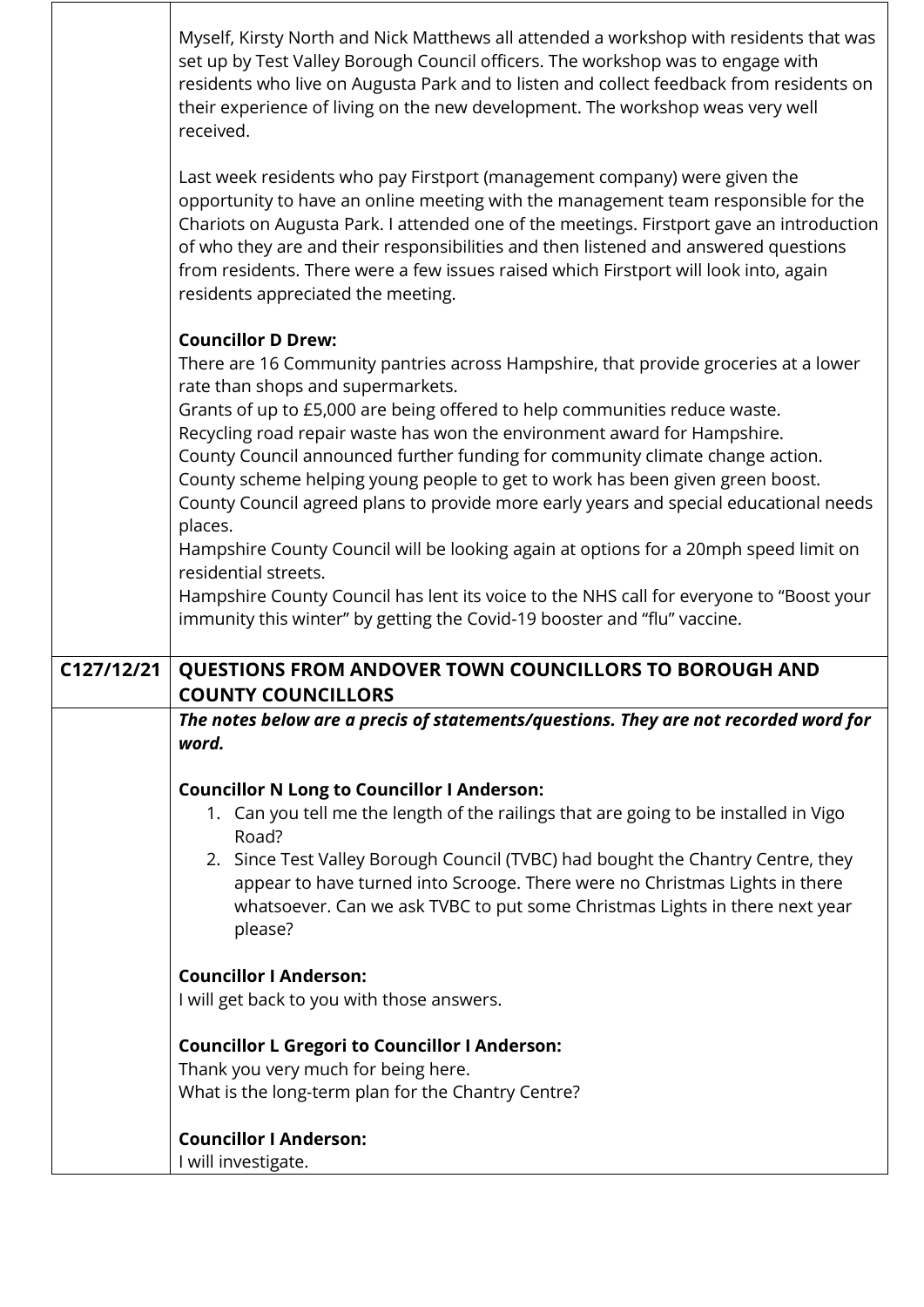| C128/12/21 | <b>BUDGET 2020/2021 - TRANSFER OF UNDERSPENDS</b>                                         |
|------------|-------------------------------------------------------------------------------------------|
|            | Members considered the recommendations of the Policy and Resources Committee to           |
|            | transfer the Underspend from the 2020/2021 Budget - Year End 31 March 2021 to             |
|            | Operational Reserves - Budget 2020/2021.                                                  |
|            | It was proposed by Councillor R Hughes and seconded by Councillor N Long that the         |
|            | Underspend from the 2020/2021 Budget - Year End 31 March 2021 be transferred to           |
|            | Operational Reserves - Budget 2020/2021.                                                  |
|            | A Member raised a point that the Underspend included Cil Monies which was incorrect       |
|            | and that the item should be referred back to Policy and Resources for clarification of    |
|            | what should be included in the Underspend.                                                |
|            | It was clarified that the Cil Monies had been incorrectly added into Budget list and that |
|            | the correct amount to be transferred would be the Underspend minus the Cil Monies.        |
|            | It was proposed by Councillor N Long and seconded by Councillor S Waue that the           |
|            | Underspend of £21,736.36 be transferred to Operational Reserves - Budget 2020/2021.       |
|            | A vote was taken which was unanimous.                                                     |
|            | RESOLVED: That the Underspend of £21,736.36 be transferred to Operational                 |
|            | Reserves - Budget 2020/2021.                                                              |
|            |                                                                                           |
| C129/12/21 | <b>EVENTS PANEL - RECOMMENDATIONS FOR BUDGET 2022/2023</b>                                |
|            | Members considered recommendations from the Events Panel for events to be                 |
|            | included in the Budget 2022/2023.                                                         |
|            | A suggestion was made to look at Cil Monies covering the costs of the Tea Dance and       |
|            | Picnic in the Park instead of creating a separate budget. It was commented that           |
|            | £4,500.00 was excessive for the installation and removal of the ERII Sign on the          |
|            | Guildhall. Clarification was given that it was one idea and an alternative idea would be  |
|            | the ERII Sign being displayed in a shop window. It was questioned whether                 |
|            | consideration had been given to other costs which included security, first aiders and a   |
|            |                                                                                           |
|            | marquee. A suggestion was made that the estimated budget be increased.                    |
|            | It was proposed by Councillor L Gregori and seconded by Councillor N Long that the        |
|            | amount of £7,320.00 be included in the Budget 2022/2023 to be put towards the costs       |
|            | for the Queens Jubilee 2022.                                                              |
|            | A vote was taken:                                                                         |
|            | FOR - 8, AGAINST - 1, ABSTENTIONS - 0                                                     |
|            | RESOLVED: That the amount of £7,320.00 be included in the Budget 2022/2023 to             |
|            | be put towards the costs for the Queens Jubilee 2022.                                     |
| C130/12/21 | <b>BUDGET 2022/2023</b>                                                                   |
|            | Members received and noted the Explanation Report and Draft Budget 2022/2023.             |
|            | Consideration was given to which items needed to be removed or included.                  |
|            | £500 to be included for Services at Saxon Heights Allotment Site.                         |
|            | Queens Jubilee to be removed and the funding to be taken from CIL monies.                 |
|            | £3,000 to be moved to Emergency Funding                                                   |
|            | £3,000 to be moved to Website                                                             |
|            |                                                                                           |
|            | Rents/Rates - New Equipment - £0                                                          |
|            | £1,500 into Allotments                                                                    |
|            | It was proposed by Councillor N long and seconded by Councillor L Gregori that the        |
|            | following Policy and Resources recommendations be approved:                               |
|            | That the Staffing Budget remain the same as 2021/2022 and be included in the              |
|            | final Budget.                                                                             |

 $\Gamma$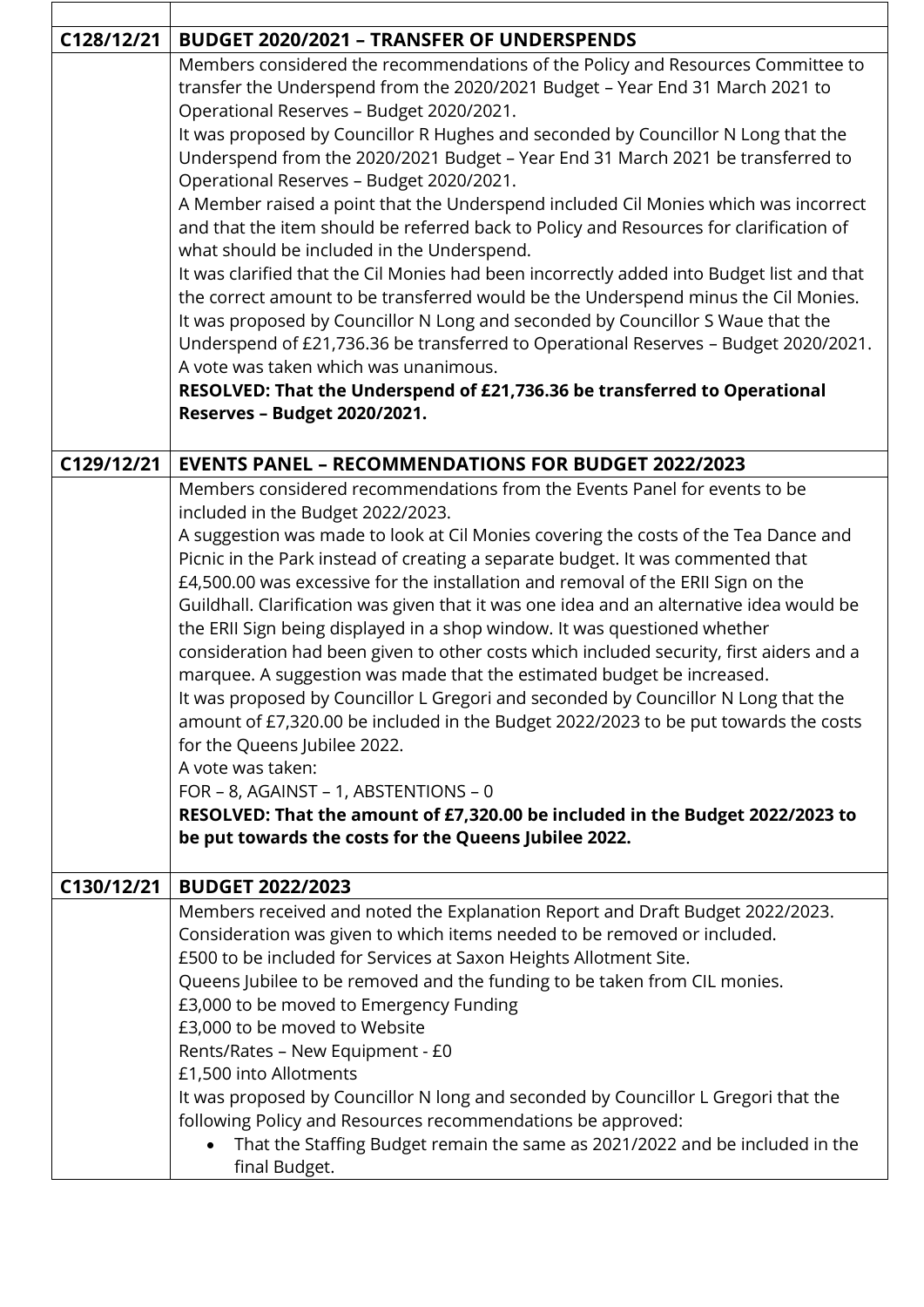|            | January 2022.<br>A recorded vote was taken as follows:<br><b>COUNCILLOR</b>                                                                                                                                                                                                                                                                                                                   | <b>FOR</b>                      | That the Operational Reserves be put back up to 6 months.<br>That the Draft Budget 2022/2023 be recommended to Full Council for further<br><b>AGAINST</b>                                                                                                      | consideration prior to final approval at the Full Council meeting to be held on 26<br><b>ABSTENTION</b> |  |
|------------|-----------------------------------------------------------------------------------------------------------------------------------------------------------------------------------------------------------------------------------------------------------------------------------------------------------------------------------------------------------------------------------------------|---------------------------------|----------------------------------------------------------------------------------------------------------------------------------------------------------------------------------------------------------------------------------------------------------------|---------------------------------------------------------------------------------------------------------|--|
|            | N Asamoah                                                                                                                                                                                                                                                                                                                                                                                     |                                 | X                                                                                                                                                                                                                                                              |                                                                                                         |  |
|            | D Coole                                                                                                                                                                                                                                                                                                                                                                                       |                                 | X                                                                                                                                                                                                                                                              |                                                                                                         |  |
|            | L Gregori                                                                                                                                                                                                                                                                                                                                                                                     | X                               |                                                                                                                                                                                                                                                                |                                                                                                         |  |
|            | R Hughes                                                                                                                                                                                                                                                                                                                                                                                      | X                               |                                                                                                                                                                                                                                                                |                                                                                                         |  |
|            | <b>B</b> Long                                                                                                                                                                                                                                                                                                                                                                                 | X                               |                                                                                                                                                                                                                                                                |                                                                                                         |  |
|            | N Long                                                                                                                                                                                                                                                                                                                                                                                        | X                               |                                                                                                                                                                                                                                                                |                                                                                                         |  |
|            | R Meyer                                                                                                                                                                                                                                                                                                                                                                                       |                                 | X                                                                                                                                                                                                                                                              |                                                                                                         |  |
|            | D Treadwell                                                                                                                                                                                                                                                                                                                                                                                   |                                 |                                                                                                                                                                                                                                                                | X                                                                                                       |  |
|            | S Waue                                                                                                                                                                                                                                                                                                                                                                                        | X                               |                                                                                                                                                                                                                                                                |                                                                                                         |  |
|            | <b>TOTAL</b>                                                                                                                                                                                                                                                                                                                                                                                  | 5                               | 3                                                                                                                                                                                                                                                              | 1                                                                                                       |  |
|            |                                                                                                                                                                                                                                                                                                                                                                                               |                                 |                                                                                                                                                                                                                                                                |                                                                                                         |  |
|            | the final Budget.<br>$\bullet$                                                                                                                                                                                                                                                                                                                                                                |                                 | That the Operational Reserves be put back up to 6 months.<br>That the Draft Budget 2022/2023 be recommended to Policy & Resources<br>Committee for further consideration prior to final approval at the Full<br>Council meeting to be held on 26 January 2022. | That the Staffing Budget remain the same as 2021/2022 and be included in                                |  |
| C131/12/21 | <b>UPDATE ON CHRISTMAS LIGHTS SWITCH ON</b>                                                                                                                                                                                                                                                                                                                                                   |                                 |                                                                                                                                                                                                                                                                |                                                                                                         |  |
|            |                                                                                                                                                                                                                                                                                                                                                                                               |                                 | Personal thanks were given to the Deputy Clerk for her hard work.                                                                                                                                                                                              | Members received and noted an update report on the Christmas Light Switch on 2021.                      |  |
| C132/12/21 | <b>INTERNAL AUDITORS REPORT - PART 1</b>                                                                                                                                                                                                                                                                                                                                                      |                                 |                                                                                                                                                                                                                                                                |                                                                                                         |  |
|            | Members discussed the first part of the Internal Auditors report for year end 31 March                                                                                                                                                                                                                                                                                                        |                                 |                                                                                                                                                                                                                                                                |                                                                                                         |  |
|            | 2022 and the accompanying action plan.                                                                                                                                                                                                                                                                                                                                                        |                                 |                                                                                                                                                                                                                                                                |                                                                                                         |  |
|            | It was proposed by Councillor L Gregori and seconded by Councillor R Hughes that:<br>The Internal Auditor Report be received.<br>$\bullet$<br>The Council's Action Plan in response to the Internal Auditors report Part 1 for<br>$\bullet$<br>the period April to October 2021, be approved.<br>The Internal Auditors Report be noted and the implementation of the Action Plan<br>$\bullet$ |                                 |                                                                                                                                                                                                                                                                |                                                                                                         |  |
|            |                                                                                                                                                                                                                                                                                                                                                                                               |                                 |                                                                                                                                                                                                                                                                |                                                                                                         |  |
|            |                                                                                                                                                                                                                                                                                                                                                                                               |                                 |                                                                                                                                                                                                                                                                |                                                                                                         |  |
|            |                                                                                                                                                                                                                                                                                                                                                                                               |                                 |                                                                                                                                                                                                                                                                |                                                                                                         |  |
|            |                                                                                                                                                                                                                                                                                                                                                                                               |                                 |                                                                                                                                                                                                                                                                |                                                                                                         |  |
|            | be approved.<br>A vote was taken:                                                                                                                                                                                                                                                                                                                                                             |                                 |                                                                                                                                                                                                                                                                |                                                                                                         |  |
|            | FOR - 8, AGAINST - 0, ABSTENTION - 1<br><b>RESOLVED: That:</b>                                                                                                                                                                                                                                                                                                                                |                                 |                                                                                                                                                                                                                                                                |                                                                                                         |  |
|            |                                                                                                                                                                                                                                                                                                                                                                                               |                                 |                                                                                                                                                                                                                                                                |                                                                                                         |  |
|            | The Internal Auditor Report be received.<br>The Council's Action Plan in response to the Internal Auditors report Part 1<br>$\bullet$                                                                                                                                                                                                                                                         |                                 |                                                                                                                                                                                                                                                                |                                                                                                         |  |
|            |                                                                                                                                                                                                                                                                                                                                                                                               |                                 |                                                                                                                                                                                                                                                                |                                                                                                         |  |
|            |                                                                                                                                                                                                                                                                                                                                                                                               |                                 | for the period April to October 2021, be approved.                                                                                                                                                                                                             |                                                                                                         |  |
|            | The Internal Auditors Report be noted and the implementation of the<br>$\bullet$                                                                                                                                                                                                                                                                                                              |                                 |                                                                                                                                                                                                                                                                |                                                                                                         |  |
|            |                                                                                                                                                                                                                                                                                                                                                                                               | <b>Action Plan be approved.</b> |                                                                                                                                                                                                                                                                |                                                                                                         |  |
|            |                                                                                                                                                                                                                                                                                                                                                                                               |                                 |                                                                                                                                                                                                                                                                |                                                                                                         |  |
| C133/12/21 | <b>FINANCE</b>                                                                                                                                                                                                                                                                                                                                                                                |                                 |                                                                                                                                                                                                                                                                |                                                                                                         |  |
|            |                                                                                                                                                                                                                                                                                                                                                                                               |                                 | Members received and noted the Cashbook up to 30 November 2021.                                                                                                                                                                                                |                                                                                                         |  |
|            |                                                                                                                                                                                                                                                                                                                                                                                               |                                 |                                                                                                                                                                                                                                                                |                                                                                                         |  |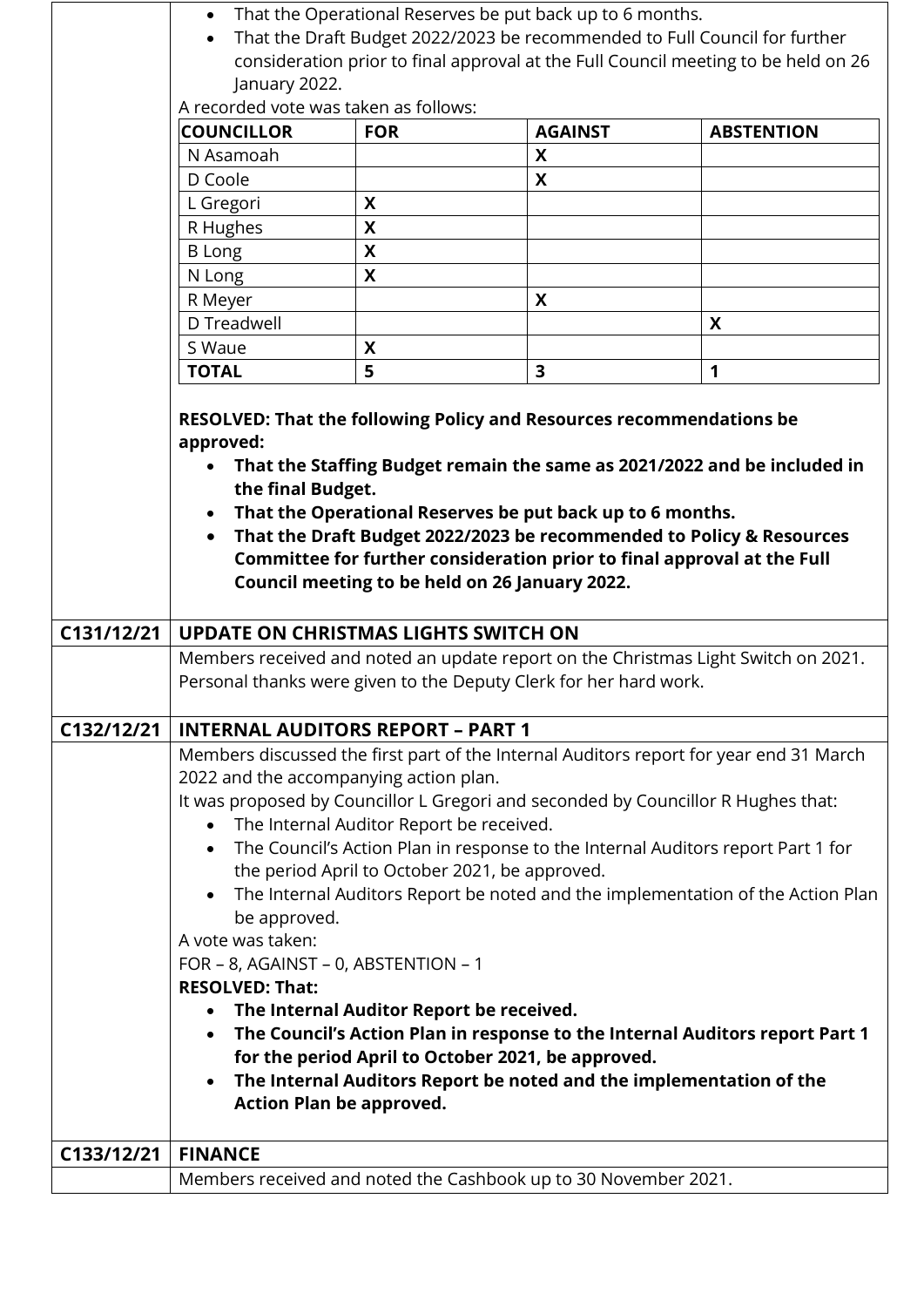|            | Members received the lists of payments up to 9 December 2021.                                                                                                                                                                                                                                                                                                                                                                                                                                                                                                                                                                                                                                                                                     |  |  |
|------------|---------------------------------------------------------------------------------------------------------------------------------------------------------------------------------------------------------------------------------------------------------------------------------------------------------------------------------------------------------------------------------------------------------------------------------------------------------------------------------------------------------------------------------------------------------------------------------------------------------------------------------------------------------------------------------------------------------------------------------------------------|--|--|
|            | It was proposed by Councillor D Coole and seconded by Councillor B Long that the list of                                                                                                                                                                                                                                                                                                                                                                                                                                                                                                                                                                                                                                                          |  |  |
|            | payments up to 9 December 2021 be approved.                                                                                                                                                                                                                                                                                                                                                                                                                                                                                                                                                                                                                                                                                                       |  |  |
|            | A vote was taken:                                                                                                                                                                                                                                                                                                                                                                                                                                                                                                                                                                                                                                                                                                                                 |  |  |
|            | FOR - 8, AGAINST - 1, ABSTENTIONS - 0                                                                                                                                                                                                                                                                                                                                                                                                                                                                                                                                                                                                                                                                                                             |  |  |
|            | RESOLVED: That the list of payments up to 9 December 2021 be approved.                                                                                                                                                                                                                                                                                                                                                                                                                                                                                                                                                                                                                                                                            |  |  |
|            |                                                                                                                                                                                                                                                                                                                                                                                                                                                                                                                                                                                                                                                                                                                                                   |  |  |
| C134/12/21 | <b>QUESTIONS FROM COUNCILLORS</b>                                                                                                                                                                                                                                                                                                                                                                                                                                                                                                                                                                                                                                                                                                                 |  |  |
|            | Councillor D Coole:                                                                                                                                                                                                                                                                                                                                                                                                                                                                                                                                                                                                                                                                                                                               |  |  |
|            | 1. The external Auditors have stated they expect the Council seeks and follows<br>appropriate advice, regarding clarification as to whether Council can increase<br>allotment plot rents from 1 <sup>st</sup> September 2022 subject to giving tenants 28 days<br>written notice before the 1 <sup>st</sup> September, instead of 1 <sup>st</sup> September 2023 as<br>interpreted by the Town Clerk. Will the Town Mayor confirm that she or the Town<br>Clerk will now finally seek legal clarification from the Council's solicitors and<br>Internal Auditor, so that Members are sufficiently informed to consider the<br>2022/23 Council Budget and Precept at the January 2022 Policy and Resources<br>Committee and Full Council Meetings? |  |  |
|            | 2. Will the Town Mayor please confirm the date, time and location of the<br>Extraordinary Meeting of the Full Council for Members to be briefed on and to<br>further consider staffing matters, which was approved at the 24 <sup>th</sup> November Full<br><b>Council Meeting?</b>                                                                                                                                                                                                                                                                                                                                                                                                                                                               |  |  |
|            | 3. Panels, like Working Groups, have no decision-making authority within current<br>Parish level legislation and are only designed to be used as task and finish<br>meetings, to consider and make recommendations on one-off matters over a<br>defined timeframe. The Council's HR, Grant and Events Panels are unlawfully<br>dealing with ongoing Council responsibilities of either Sub-Committees or<br>Committees, which should be transparent and open to the public, subject to any<br>confidentiality restrictions. Can you please advise when Full Council will receive a<br>report recommending how this situation should be rectified?                                                                                                 |  |  |
|            | 4. The Full Council is in breach of contract for failing to consider/approve the Town<br>Clerk's Staff Appraisal. The HR Panel has no authority to approve the Town<br>Clerk's Staff Appraisal. When will the Town Clerk's Staff Appraisal be presented to<br>the Full Council for consideration and approval?                                                                                                                                                                                                                                                                                                                                                                                                                                    |  |  |
|            | 5. When will this Council get to consider and vote on the extremely urgent matter<br>of the retention/termination of the existing offices and alternative office<br>arrangements?                                                                                                                                                                                                                                                                                                                                                                                                                                                                                                                                                                 |  |  |
|            | 6. A proper monitoring, reporting and approval process for Overtime and Time Off<br>in Lieu (TOIL) needs to be put in place so that the Full Council meets its legal,<br>financial and duty of care obligations. The Town Clerk was instructed by the 11 <sup>th</sup><br>August 2020 Staffing Sub-Committee to draft a policy for approval by Full<br>Council, but this was never progressed. When will this be actioned and when can<br>the Full Council expect to receive a draft Overtime and TOIL policy proposal for<br>consideration?                                                                                                                                                                                                      |  |  |